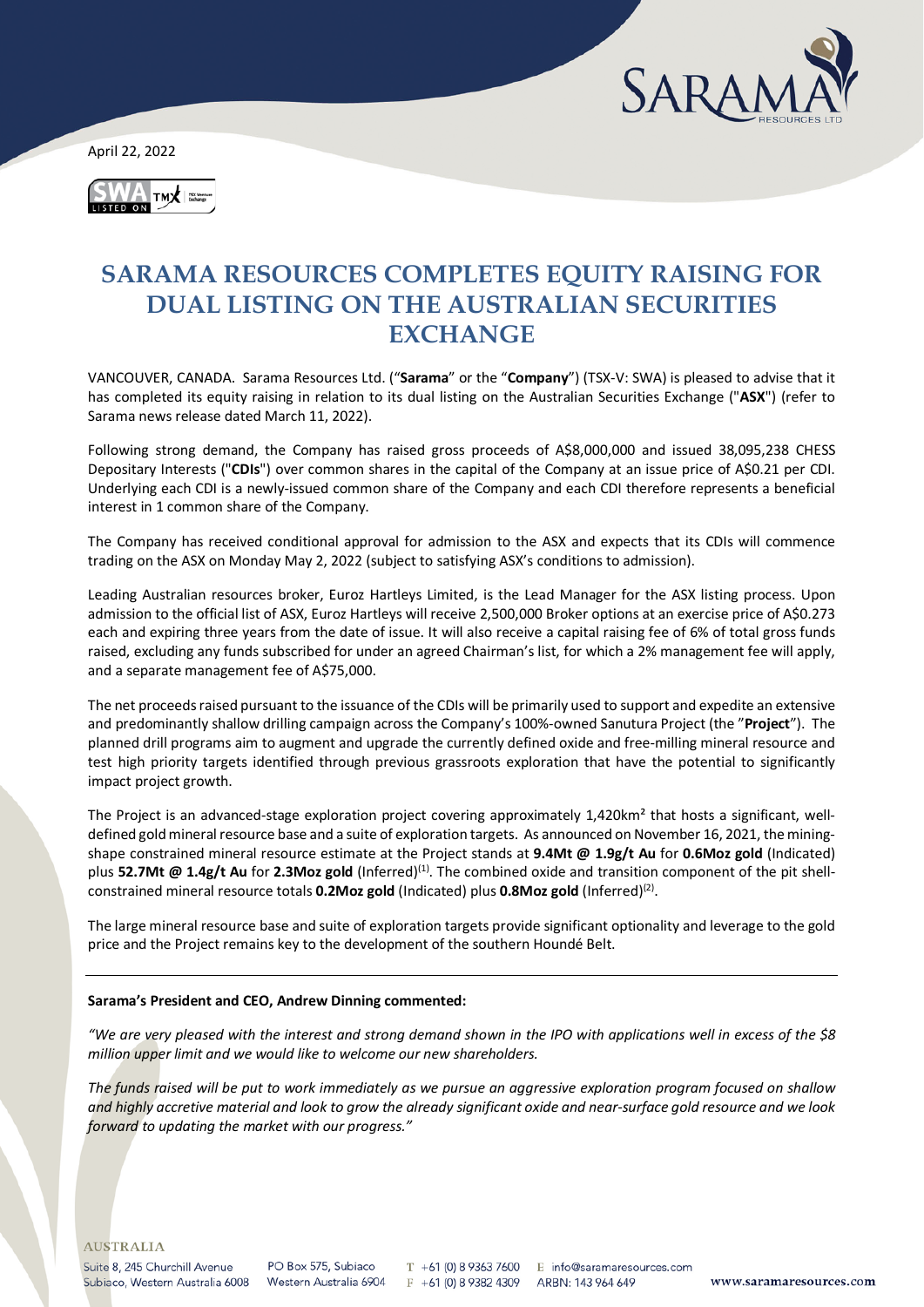#### **Investor Relations**

The Company announces that it has retained the services of Euroz Hartleys to provide corporate advisory and investor relations services to the Company post listing on the ASX. Services may include profiling and promotion of the Company, provision of advice on marketing strategies and arrangement of roadshow presentations to institutional and retail investors. The term of the engagement will be for twelve months at a rate of A\$7,500 per month.

Euroz Hartleys is a leading Western Australian diversified financial services company which has provided a wide range of financial services from stockbroking to corporate finance, funds management and wealth management since 1955.

For further information on the Company's activities, please contact:

#### **Andrew Dinning or Paul Schmiede**

e[: info@saramaresources.com](mailto:info@saramaresources.com) t: +61 (0) 8 9363 7600

Neither TSX Venture Exchange nor its Regulation Services Provider (as that term is defined in policies of the TSX Venture Exchange) accepts responsibility for the adequacy or accuracy of this release.

# *ABOUT SARAMA RESOURCES LTD*

Sarama Resources Ltd (**TSX-V: SWA**) is a West African focused gold explorer and developer with substantial landholdings in south-west Burkina Faso. Sarama is focused on maximising the value of its strategic assets and advancing its key projects towards development.

Sarama's 100%-owned<sup>(4)</sup> Sanutura Project is principally located within the prolific Houndé Greenstone Belt in southwest Burkina Faso and is the exploration and development focus of the Company. The project hosts the Tankoro and Bondi Deposits which have a combined mineral resource of **0.6Moz gold (Indicated)** and **2.3Moz gold (Inferred)**(1).

Together, the deposits present a potential mine development opportunity featuring an initial, long-life CIL project which may be established and paid for by the significant oxide mineral resource base.

Sarama has built further optionality into its portfolio including an approximate 470km² exploration position in the highly prospective Banfora Belt in south-western Burkina Faso. The Koumandara Project hosts several regional-scale structural features and trends of gold-in-soil anomalism extending for over 40km along strike.

Sarama also holds an approximate 18% participating interest in the Karankasso Project Joint Venture ("**JV**") which is situated adjacent to the Company's Sanutura Project in Burkina Faso and is a JV between Sarama and Endeavour Mining Corp ("**Endeavour**") in which Endeavour is the operator of the JV. In February 2020, an updated mineral resource estimate of 709 koz gold<sup>(3)</sup> was declared for the Karankasso Project JV.

The Company's Board and management team have a proven track record in Africa and a strong history in the discovery and development of large-scale gold deposits. Sarama is well positioned to build on its current success with a sound strategy to surface and maximise the value of its property portfolio.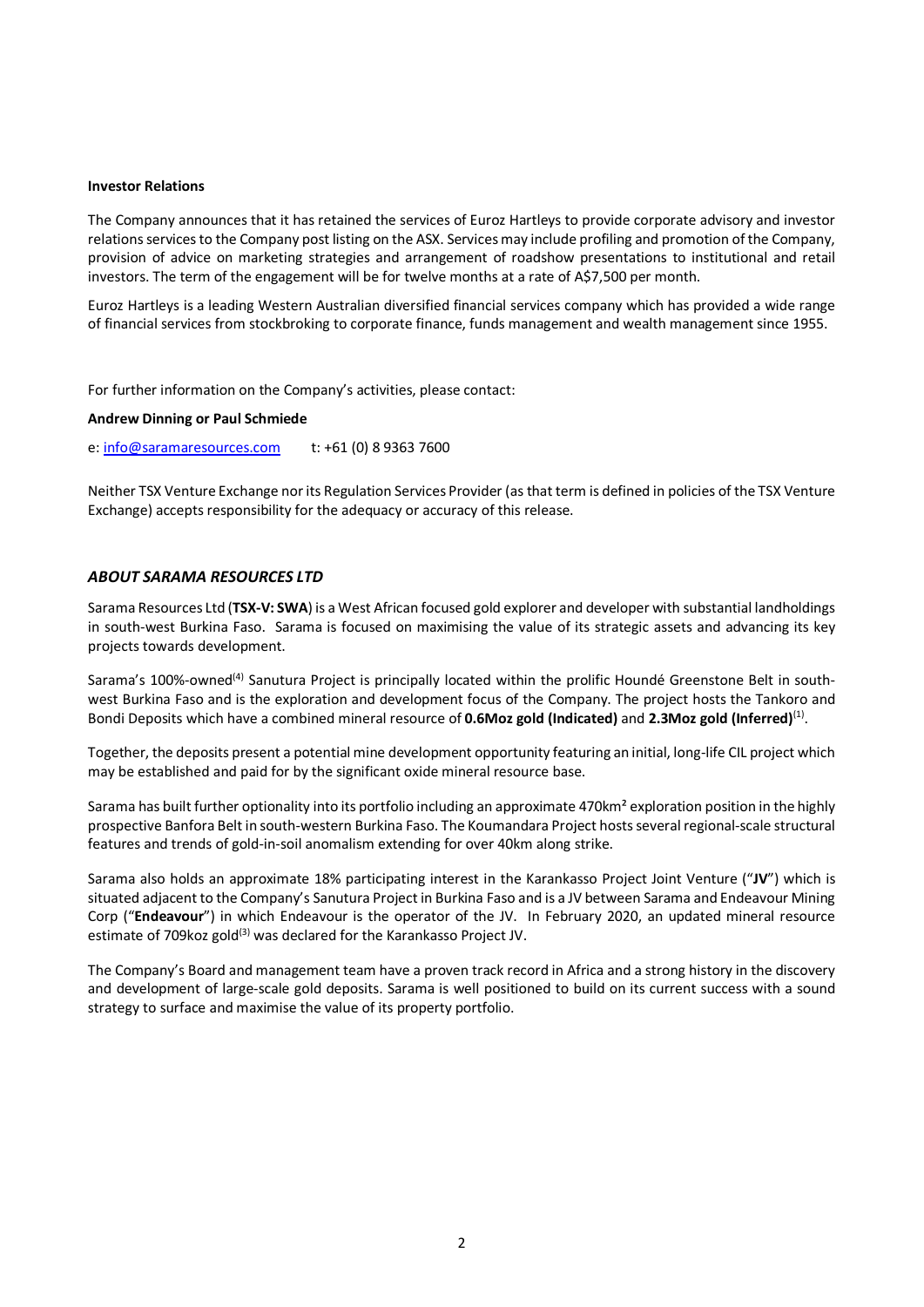# *FOOTNOTES*

- *1. Current mineral resource estimate for Sanutura Project - 9.4Mt @ 1.9g/t Au for 0.6Moz Au (Indicated) plus 52.7Mt @ 1.4g/t Au for 2.3Moz (Inferred), reported at cut-off grades ranging 0.2-1.6g/t Au, reflecting the mining methods and processing flowsheets assumed to assess the*  liklihood of the mineral resources to have reasonable prospects for eventual economic extraction. The effective date of the Company's mineral *resource estimate is November 16, 2021. For further information regarding the mineral resource estimate refer to the technical report titled "NI 43-101 Independent Technical Report Sanutura Project, South-West Burkina Faso", dated February 7, 2022 and prepared by Paul Schmiede, Rindra Le Grange and Fred Kock. Paul Schmiede is an employee of Sarama. Ms Le Grange and Mr Kock are employees of Cube Consulting Pty Ltd and Orway Mineral Consultants Pty Ltd respectivley and are considered to be independent of Sarama. The technical report is available under Sarama's profile on SEDAR a[t www.sedar.com.](http://www.sedar.com/)*
- *2. Oxide & transition component of the current mineral resource - 3.2Mt @ 1.6g/t Au for 0.2Moz Au (Indicated) plus 23.4Mt @ 1.1g/t Au for 0.8Moz Au (Inferred), reported above cut-off grades of 0.2g/t Au and 0.3g/t Au for oxide and transition material respectively.*
- *3. Karankasso Project current mineral resource estimate – the current mineral resource estimate for the Karankasso Project of 12.74Mt @ 1.73g/t Au for 709koz Au (effective date of December 31, 2019) was disclosed on February 24, 2020 by Semafo Inc ("Semafo", since acquired by Endeavour Mining Corp. "Endeavour"). For further information regarding that mineral resource estimate, refer to the news release "Semafo: Bantou Project Inferred Resources Increase to 2.2Moz" dated February 24, 2020 and Semafo: Bantou Project NI43-101 Technical Report – Mineral Resource Estimate" dated April 3, 2020. The news release and technical report are available under Semafo's and Endeavour's profile on SEDAR at [www.sedar.com.](http://www.sedar.com/) The mineral resource estimate was fully prepared by, or under the supervision of Semafo. Sarama has not independently verified Semafo's mineral resource estimate and takes no responsibility for its accuracy. Semafo, and now Endeavour, is the operator of the Karankasso Project JV and Sarama is relying on their Qualified Persons' assurance of the validity of the mineral resource estimate. Additional technical work has been undertaken on the Karankasso Project since the effective date but Sarama is not in a position to quantify the impact of this additional work on the mineral resource estimate referred to above.*
- *4. The Government of Burkina Faso has processed the requisite documents to facilitate the grant of the new, full-term Tankoro 2 and Djarkadougou 2 Exploration Permits (the "Permits") and subsequently issued the invitation to pay the permit issuance fees (the "Fees") and the Fees were paid within the requisite 10-day timeline. Following the payment of the Fee, the issuance of the Permit's arrêté and related paperwork becomes an administrative process during which time the Company may undertake work on the Tankoro 2 and Djarkadougou 2 Properties. The Company expects the arrêtés and related paperwork to be issued in due course. The properties, hosting the Tankoro and Bondi Deposits respectively, were formerly known as Tankoro and Djarkadougou, but have been renamed as part of the process of re-issuing the respective Permits.*

### *CAUTION REGARDING FORWARD LOOKING INFORMATION*

*Information in this news release that is not a statement of historical fact constitutes forward-looking information. Such forward-looking information includes, but is not limited to, statements regarding the Company's plans and timing to list on the ASX, statements regarding the Company's future exploration and development plans and the use of proceeds from the offering of CDIs, the potential for the Sanutura and Karankasso Projects to host economic mineralisation, the potential to expand the present oxide component of the existing estimated mineral resources at the Sanutura Project, the potential for the receipt of regulatory approvals and the timing and prospects for the issuance of the arrêtés for the Tankoro 2 and Djarkadougou 2 Exploration Permits by the Government of Burkina Faso. Actual results, performance or achievements of the Company may vary from the results suggested by such forward-looking statements due to known and unknown risks, uncertainties and other factors. Such factors include, among others, that the business of exploration for gold and other precious minerals involves a high degree of risk and is highly speculative in nature; mineral resources are not mineral reserves, they do not have demonstrated economic viability, and there is no certainty that they can be upgraded to mineral reserves through continued exploration; few properties that are explored are ultimately developed into producing mines; geological factors; the actual results of current and future exploration; changes in project parameters as plans continue to be evaluated, as well as those factors disclosed in the Company's publicly filed documents.*

*There can be no assurance that any mineralisation that is discovered will be proven to be economic, or that future required regulatory licensing or approvals will be obtained. However, the Company believes that the assumptions and expectations reflected in the forward-looking information are reasonable. Assumptions have been made regarding, among other things, the Company's ability to carry on its exploration activities, the sufficiency of funding, the timely receipt of required approvals, the price of gold and other precious metals, that the Company will not be affected by adverse political events, the ability of the Company to operate in a safe, efficient and effective manner and the ability of the Company to obtain further financing as and when required and on reasonable terms. Readers should not place undue reliance on forward-looking information.*

*Sarama does not undertake to update any forward-looking information, except as required by applicable laws.*

# *QUALIFIED PERSONS' STATEMENT*

*Scientific or technical information in this disclosure that relates to the preparation of the mineral resource estimate for the Sanutura Project is based on information compiled or approved by Paul Schmiede. Paul Schmiede is an employee of Sarama Resources Ltd and is a Fellow in good standing of the Australasian Institute of Mining and Metallurgy. Paul Schmiede has sufficient experience which is relevant to the commodity, style of mineralisation under consideration and activity which he is undertaking to qualify as a Qualified Person under National Instrument 43-101. Paul Schmiede consents to the inclusion in this news release of the information, in the form and context in which it appears.*

*Scientific or technical information in this disclosure that relates to exploration activities at the Sanutura Project is based on information compiled or approved by Guy Scherrer. Guy Scherrer is an employee of Sarama Resources Ltd and is a member in good standing of the Ordre des Géologues du Québec and has sufficient experience which is relevant to the commodity, style of mineralisation under consideration and activity which he is undertaking to qualify as a Qualified Person under National Instrument 43-101. Guy Scherrer consents to the inclusion in this disclosure of the information, in the form and context in which it appears.*

*Scientific or technical information in this disclosure that relates to the quotation of the Karankasso Project's mineral resource estimate and exploration activities is based on information compiled by Paul Schmiede. Paul Schmiede is an employee of Sarama Resources Ltd and is a Fellow in good standing of the Australasian Institute of Mining and Metallurgy. Paul Schmiede has sufficient experience which is relevant to the commodity, style of mineralisation under consideration and activity which he is undertaking to qualify as a Qualified Person under National Instrument 43-101. Paul*